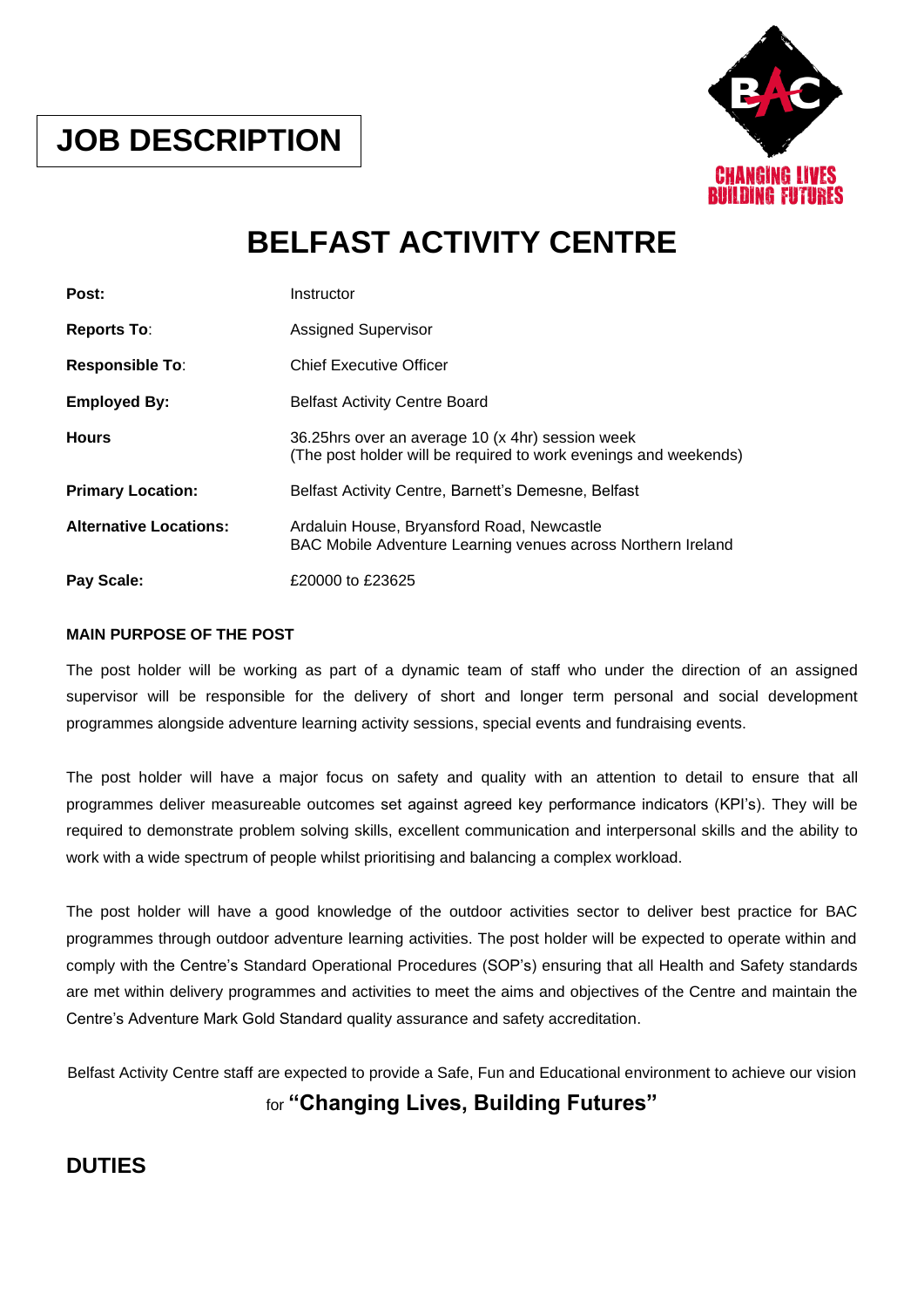#### **Strategy:**

- To maintain your personal continuing professional development (CPD) to meet BAC's strategic plan and operational delivery needs and priorities.
- To play an active part within the Operations Team ensuring that effective and positive communication is maintained at all levels within the organisation to support a focused, motivated and coordinated "one team" approach.
- To positively promote and deliver the Charity's Vision, Mission and Values.

#### **Programmes and Activities:**

- 1. To ensure the health, safety and welfare of self and others undertaking activities through the Centre
- 2. To deliver and administer a range of short and longer term personal and social development programmes and adventure learning activities
- 3. To ensure the appropriate planning and resourcing for all assigned programmes and activities delivered within the Centre
- 4. To ensure that funding targets, budgets and programme objectives are met for all assigned programmes and activities delivered within the Centre
- 5. To support BAC's Instructor Development Programme, Part Time Instructors and Volunteers by assisting in their development and training
- 6. To act as a Leader/supervisor for expeditions, residentials and activities
- 7. To assist with the general running and maintenance of the Centre as required
- 8. To assist on funding generating activities and events

#### **Human Relations (HR)**

- To provide regular feedback through your assigned supervisor and complete an annual appraisal
- To attend and positively participate in and contribute too scheduled BAC staff meetings and staff training
- To work with the lead training instructor(s) to identify and maintain your continuing professional development and training
- To be an active member of the Operations Team within the Centre

#### **Administration**

- To operate and comply with the administrative and booking systems and processes to ensure the smooth delivery of programmes and activities within the Centre
- To ensure that monitoring and evaluation procedures and processes are followed and that management and funder reporting information is captured and presented as required and on time
- Other duties associated with the post at the direction of the Centre Manager.

#### **PERSON SPECIFICATION**